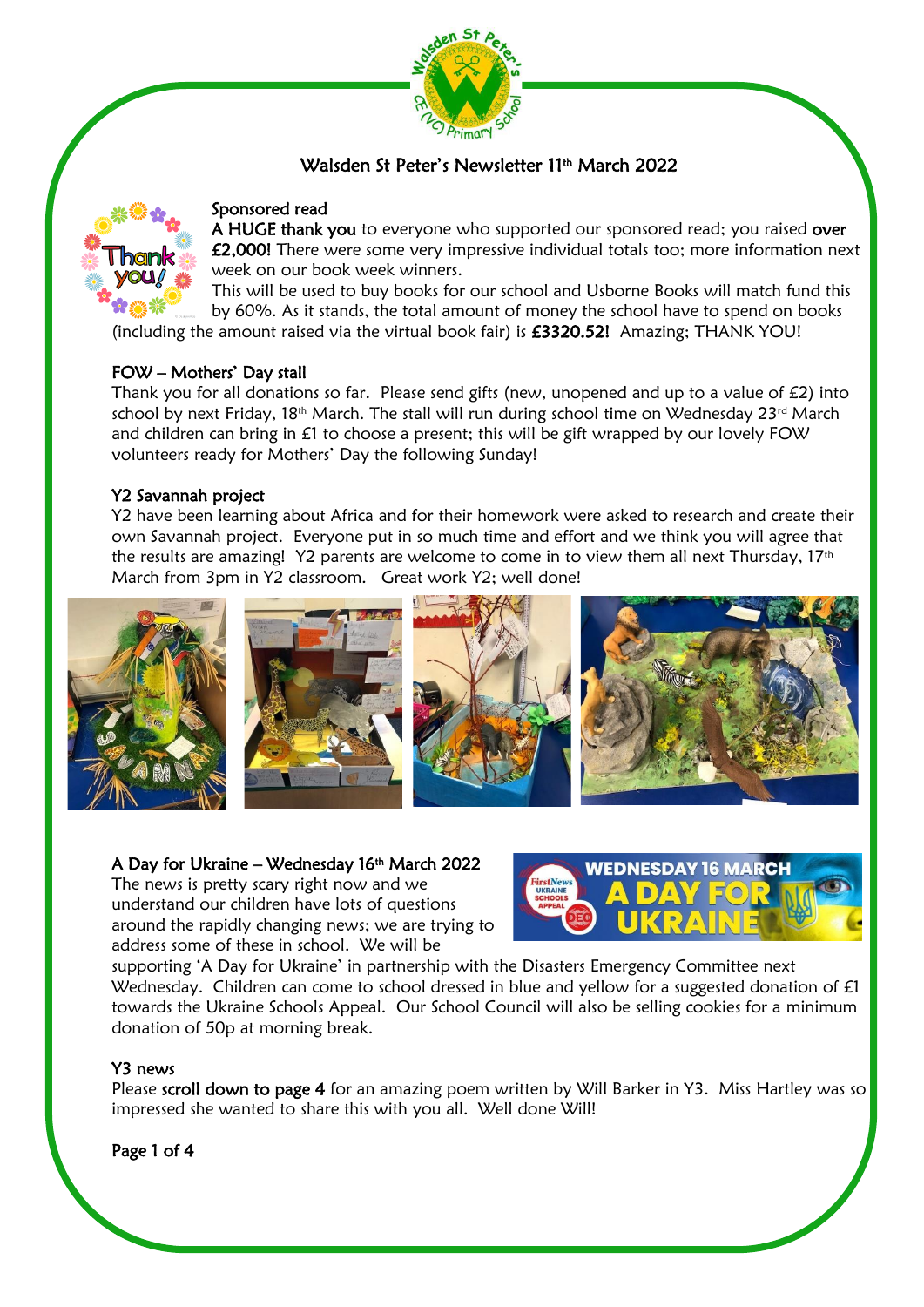## Red Noses for sale

We still have quite a few red noses left for sale. These are £1.50 and can be bought in clas or from the school office. We have plenty left so if anyone wants to buy any for their siblings/relatives, just send your child to school with the correct money. Thank you for supporting Comic Relief 2022.

#### Y6 residential to Robinwood

At the time of going to press our Y6 children were on their way home, tired but very happy. They have had a wonderful time in Wales and took part in lots of fun and exciting activities. We can't wait to hear all about it but in the meantime here's a small peek of what they got up!



Walsden swimming team - We will be taking part in a KS2 Todmorden inter-school swimming gala next Friday 18th March. Mrs Allely will be sending out information early next week to those chosen for the team. Good luck everyone.

Walsden climbing team - We will be taking part in the Greater Manchester Schools Bouldering Competition in Manchester next Wednesday, 16th March. Our KS2 team went for a practise this week; they really enjoyed it and now can't wait to compete! Good luck Annabelle S, Harry W-W, Edward J, Amelia B, Charlotte W, Olivia W, Connie H, Jasmine S, Charlie L, Zac M and Leo S.







#### Speeding on Rochdale Road

Concerns have been raised about speeding motorists along Rochdale Road adjacent to our school. This week our Chair of Governors, Liz Suthers, met Calderdale community wardens Simon and Zoe who were measuring the speed of cars throughout the day on this stretch of road. 'In the 30 minutes that I was with them

there were about 25 people who were over 30mph and some didn't even slow down when they saw the speed gun; I was amazed and concerned!' said Liz. The wardens will share this information and the speeds clocked with the police in the hope that extra measures can be put in place to keep our school community safe.

Page 2 of 4

í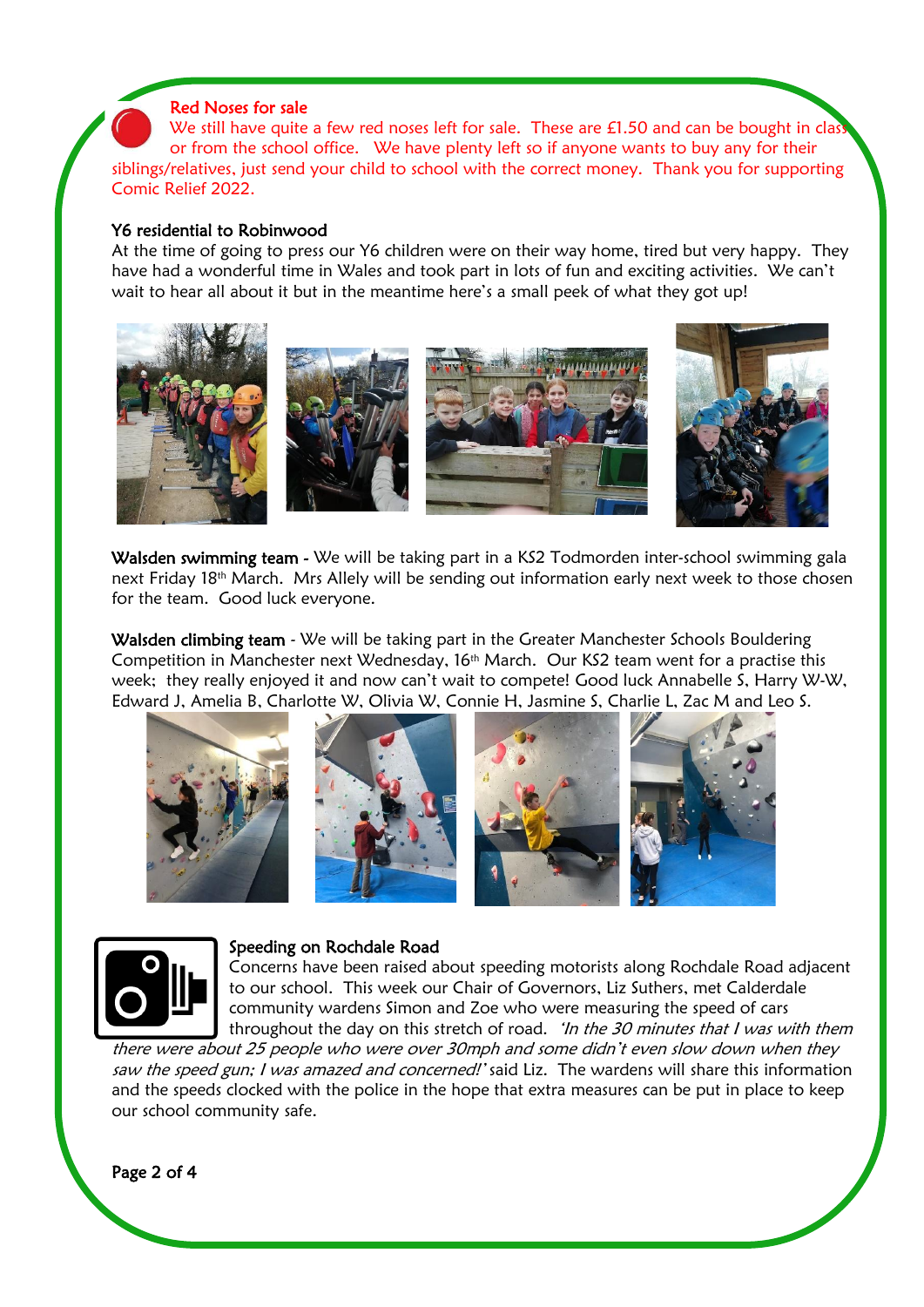# Y<sub>2</sub> news

Y2 had a busy week last week. They took part in a live draw along with an illustrator, went out exploring the local environment and did some great work in class making and testing different flying models based on their work around Zara Rutherford (Zara was the youngest female pilot to fly around the globe aged just 19 years old).











# Poem of the Week

This week's poem was chosen by Maya and Charlotte (Y5) 'We have chosen this poem because it is a funny situation to us because it is so similar to what we have experienced with our brothers and sisters. We both remember having the same arguments and our parents will also think it happens all of the time'.

| Who Started It?<br>When me and my brother have a fight<br>my mum says:<br>'Stoppit – someone'll get hurt.'<br>And we say:<br>'He started it.'<br>'I didn't. He started it.'<br>I say:<br>'Mum, who started the very first fight<br>between me and Brian?' | You were about two years old<br>and Brian was six.<br>You were sitting in your high chair<br>eating your breakfast<br>and Brian walked past.<br>You leaned forward<br>and banged him over the head<br>with your spoon.'<br>'There you are,' says my brother,<br>'you started it.<br>you started it.<br>I always knew you started it.' |
|-----------------------------------------------------------------------------------------------------------------------------------------------------------------------------------------------------------------------------------------------------------|---------------------------------------------------------------------------------------------------------------------------------------------------------------------------------------------------------------------------------------------------------------------------------------------------------------------------------------|
| And she says:<br>'You.'<br>'Me? But I'm four years younger than him.<br>How could it have been me?'                                                                                                                                                       |                                                                                                                                                                                                                                                                                                                                       |
| And she says:<br>'Well, it was like this                                                                                                                                                                                                                  |                                                                                                                                                                                                                                                                                                                                       |

# Stars of the week

This week's stars are Freddie Marrow, Sophie Walker, Chloe Ross, Glyn Parry, Layla Lightfoot, and Charlotte Walker. Well done to them all.

#### Lunchtime Awards

Our midday supervisors have chosen: Ava Hodson-Walker, Theo Greenwood, Stanley Berry, Aurie Stevens, Betsy McMillan and Darcy Hartley for their excellent behaviour at lunchtime.

 $\overline{a}$ 

Esther Logue & Emma Crowther, Headteachers

Page 3 of 4